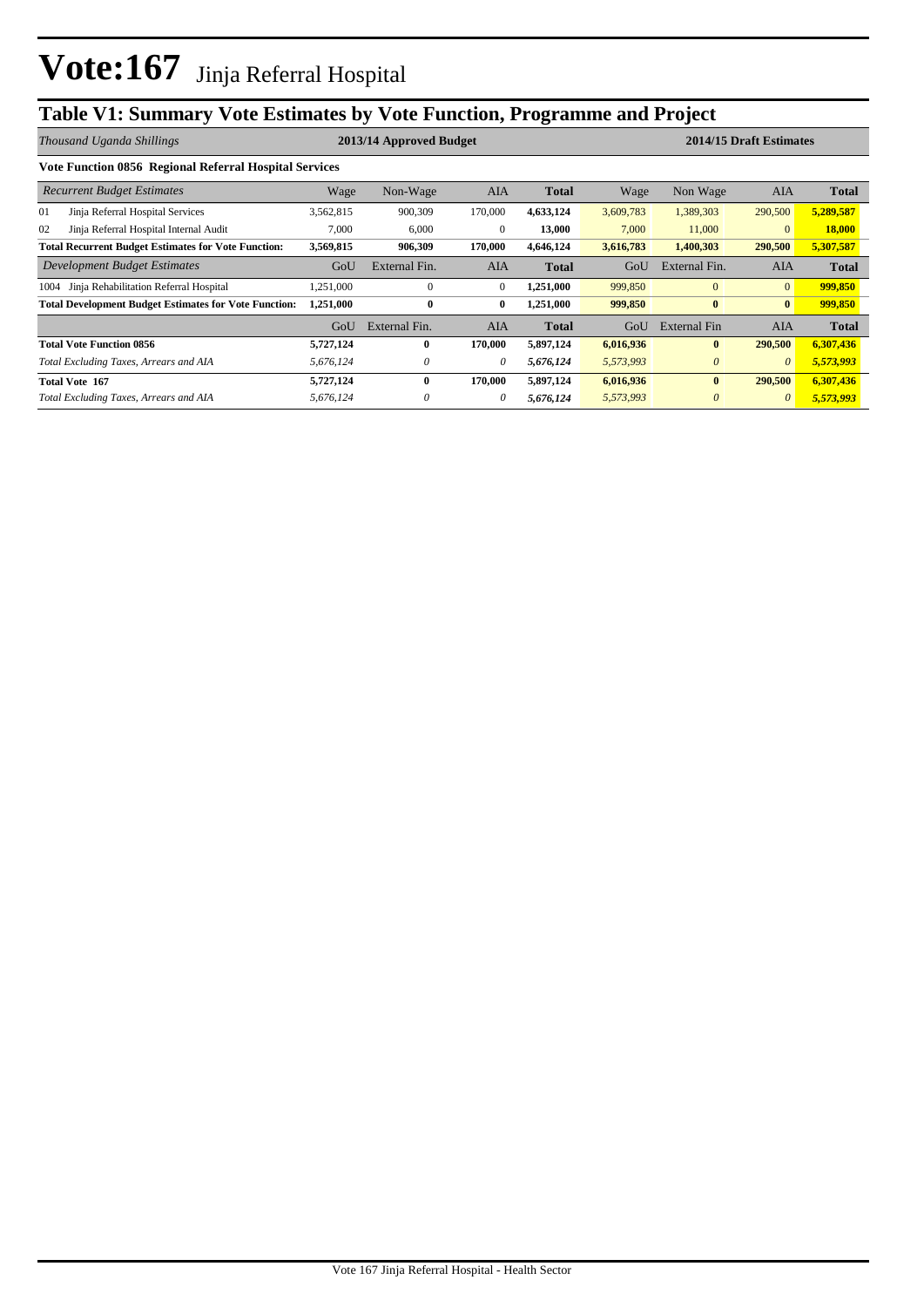# Vote:167 Jinja Referral Hospital

# **Table V2: Summary Vote Estimates by Item**

| Thousand Uganda Shillings                                 |                  | 2013/14 Approved Budget |                       | 2014/15 Draft Estimates |                  |                       |                       |               |
|-----------------------------------------------------------|------------------|-------------------------|-----------------------|-------------------------|------------------|-----------------------|-----------------------|---------------|
|                                                           |                  | GoU External Fin.       | <b>AIA</b>            | Total                   |                  | GoU External Fin.     | AIA                   | <b>Total</b>  |
| <b>Employees, Goods and Services (Outputs Provided)</b>   | 4,476,124        | 0                       | 170,000               | 4,646,124               | 4,574,143        | $\boldsymbol{\theta}$ | 290,500               | 4,864,643     |
| 211101 General Staff Salaries                             | 3,569,815        | $\boldsymbol{0}$        | $\boldsymbol{0}$      | 3,569,815               | 3,616,783        | $\mathbf{0}$          | $\mathbf{0}$          | 3,616,783     |
| 211103 Allowances                                         | 4,000            | $\mathbf{0}$            | 68,000                | 72,000                  | 4,576            | $\mathbf{0}$          | 97,000                | 101,576       |
| 213001 Medical expenses (To employees)                    | 2,850            | $\mathbf{0}$            | $\boldsymbol{0}$      | 2,850                   | 4,000            | $\mathbf{0}$          | $\mathbf{0}$          | 4,000         |
| 213002 Incapacity, death benefits and funeral expenses    | 5,000            | $\mathbf{0}$            | $\boldsymbol{0}$      | 5,000                   | 3,000            | $\mathbf{0}$          | $\mathbf{0}$          | 3,000         |
| 221001 Advertising and Public Relations                   | 3,000            | $\boldsymbol{0}$        | $\boldsymbol{0}$      | 3,000                   | 2,000            | $\mathbf{0}$          | $\mathbf{0}$          | 2,000         |
| 221002 Workshops and Seminars                             | 6,520            | $\mathbf{0}$            | $\boldsymbol{0}$      | 6,520                   | 5,524            | $\mathbf{0}$          | $\mathbf{0}$          | 5,524         |
| 221003 Staff Training                                     | 7,808            | $\mathbf{0}$            | $\boldsymbol{0}$      | 7,808                   | 6,000            | $\mathbf{0}$          | $\mathbf{0}$          | 6,000         |
| 221005 Hire of Venue (chairs, projector, etc)             | $\boldsymbol{0}$ | $\boldsymbol{0}$        |                       | $\bf{0}$                | 1,000            | $\mathbf{0}$          | $\mathbf{0}$          | 1,000         |
| 221007 Books, Periodicals & Newspapers                    | 4,040            | $\boldsymbol{0}$        | $\boldsymbol{0}$      | 4,040                   | 11,884           | $\bf{0}$              | $\mathbf{0}$          | 11,884        |
| 221008 Computer supplies and Information Technology (IT)  | 9,600            | $\boldsymbol{0}$        | 4,000                 | 13,600                  | 4,600            | $\mathbf{0}$          | 6,000                 | 10,600        |
| 221009 Welfare and Entertainment                          | 3,000            | $\boldsymbol{0}$        | 17,000                | 20,000                  | 3,000            | $\mathbf{0}$          | 17,000                | 20,000        |
| 221010 Special Meals and Drinks                           | 6,480            | $\mathbf{0}$            | 5,000                 | 11,480                  | 42,975           | $\mathbf{0}$          | 10,000                | 52,975        |
| 221011 Printing, Stationery, Photocopying and Binding     | 35,047           | $\mathbf{0}$            | 17,000                | 52,047                  | 56,507           | $\mathbf{0}$          | 22,000                | 78,507        |
| 221012 Small Office Equipment                             | $\boldsymbol{0}$ | $\mathbf{0}$            |                       | 0                       | 6,900            | $\bf{0}$              | $\mathbf{0}$          | 6,900         |
| 221014 Bank Charges and other Bank related costs          | 2,000            | $\mathbf{0}$            | $\boldsymbol{0}$      | 2,000                   | 2,000            | $\mathbf{0}$          | 500                   | 2,500         |
| 222001 Telecommunications                                 | 15,860           | $\mathbf{0}$            | $\boldsymbol{0}$      | 15,860                  | 16,664           | $\mathbf{0}$          | 1,200                 | 17,864        |
| 222002 Postage and Courier                                | 1,000            | $\boldsymbol{0}$        | $\boldsymbol{0}$      | 1,000                   | 1,000            | $\mathbf{0}$          | $\mathbf{0}$          | 1,000         |
| 222003 Information and communications technology (ICT)    | 7,000            | $\mathbf{0}$            | $\boldsymbol{0}$      | 7,000                   | 7,340            | $\mathbf{0}$          | $\mathbf{0}$          | 7,340         |
| 223001 Property Expenses                                  | 61,800           | $\boldsymbol{0}$        | 20,000                | 81,800                  | $\boldsymbol{0}$ | $\mathbf{0}$          |                       | $\bf{0}$      |
| 223004 Guard and Security services                        | 3,780            | $\mathbf{0}$            | $\boldsymbol{0}$      | 3,780                   | 3,780            | $\mathbf{0}$          | 2,000                 | 5,780         |
| 223005 Electricity                                        | 156,000          | $\mathbf{0}$            | $\boldsymbol{0}$      | 156,000                 | 156,000          | $\mathbf{0}$          | $\mathbf{0}$          | 156,000       |
| 223006 Water                                              | 420,000          | $\boldsymbol{0}$        | $\mathbf{0}$          | 420,000                 | 285,000          | $\bf{0}$              | $\mathbf{0}$          | 285,000       |
| 223007 Other Utilities- (fuel, gas, firewood, charcoal)   | 1,440            | $\boldsymbol{0}$        | $\boldsymbol{0}$      | 1,440                   | 42,440           | $\bf{0}$              | $\mathbf{0}$          | 42,440        |
| 224001 Medical and Agricultural supplies                  | $\mathbf{0}$     | $\mathbf{0}$            | 11,500                | 11,500                  | $\mathbf{0}$     | $\mathbf{0}$          | 100,000               | 100,000       |
| 224002 General Supply of Goods and Services               | 18,032           | $\mathbf{0}$            | $\boldsymbol{0}$      | 18,032                  | $\mathbf{0}$     | $\mathbf{0}$          |                       | $\mathbf{0}$  |
| 224004 Cleaning and Sanitation                            | $\mathbf{0}$     | $\mathbf{0}$            |                       | 0                       | 123,032          | $\bf{0}$              | 12,000                | 135,032       |
| 224005 Uniforms, Beddings and Protective Gear             | $\mathbf{0}$     | $\boldsymbol{0}$        |                       | $\bf{0}$                | 10,500           | $\mathbf{0}$          | $\mathbf{0}$          | 10,500        |
| 227001 Travel inland                                      | 49,052           | $\boldsymbol{0}$        | $\boldsymbol{0}$      | 49,052                  | 47,637           | $\bf{0}$              | $\mathbf{0}$          | 47,637        |
| 227003 Carriage, Haulage, Freight and transport hire      | $\overline{0}$   | $\boldsymbol{0}$        |                       | $\bf{0}$                | 500              | $\bf{0}$              | $\mathbf{0}$          | 500           |
| 227004 Fuel, Lubricants and Oils                          | 63,000           | $\mathbf{0}$            | 2,000                 | 65,000                  | 65,000           | $\mathbf{0}$          | 2,000                 | 67,000        |
| 228001 Maintenance - Civil                                | 5,000            | $\boldsymbol{0}$        | 25,500                | 30,500                  | 5,500            | $\mathbf{0}$          | 20,000                | 25,500        |
| 228002 Maintenance - Vehicles                             | 10,000           | $\mathbf{0}$            | $\boldsymbol{0}$      | 10,000                  | 20,000           | $\mathbf{0}$          | 800                   | 20,800        |
| 228003 Maintenance - Machinery, Equipment & Furniture     | 5,000            | $\mathbf{0}$            | $\boldsymbol{0}$      | 5,000                   | 15,000           | $\mathbf{0}$          | $\mathbf{0}$          | <b>15,000</b> |
| 228004 Maintenance – Other                                | $\mathbf{0}$     | $\boldsymbol{0}$        |                       | $\bf{0}$                | 4,000            | $\mathbf{0}$          | $\mathbf{0}$          | 4,000         |
| <b>Investment</b> (Capital Purchases)                     | 1,251,000        | $\pmb{\theta}$          | 0                     | 1,251,000               | 999,850          | $\boldsymbol{\theta}$ | $\boldsymbol{\theta}$ | 999,850       |
| 231001 Non Residential buildings (Depreciation)           | 730,000          | $\mathbf{0}$            | $\mathbf{0}$          | 730,000                 | 784,023          | $\mathbf{0}$          | $\mathbf{0}$          | 784,023       |
| 231002 Residential buildings (Depreciation)               | 70,000           | $\boldsymbol{0}$        | $\boldsymbol{0}$      | 70,000                  | 172,542          | $\boldsymbol{0}$      | $\boldsymbol{0}$      | 172,542       |
| 231005 Machinery and equipment                            | 150,000          | $\boldsymbol{0}$        | $\boldsymbol{0}$      | 150,000                 | 43,285           | $\bf{0}$              | $\mathbf{0}$          | 43,285        |
| 231007 Other Fixed Assets (Depreciation)                  | 150,000          | $\boldsymbol{0}$        | $\boldsymbol{0}$      | 150,000                 | $\boldsymbol{0}$ | $\mathbf{0}$          |                       | $\bf{0}$      |
| 281503 Engineering and Design Studies & Plans for capital | 100,000          | $\boldsymbol{0}$        | $\boldsymbol{0}$      | 100,000                 | $\mathbf{0}$     | $\mathbf{0}$          |                       | $\bf{0}$      |
| 312206 Gross Tax                                          | 51,000           | $\boldsymbol{0}$        | $\boldsymbol{0}$      | 51,000                  | $\mathbf{0}$     | $\mathbf{0}$          |                       | $\bf{0}$      |
| <b>Arrears</b>                                            | 0                | $\pmb{\theta}$          |                       | 0                       | 442,944          | $\boldsymbol{\theta}$ | $\boldsymbol{\theta}$ | 442,944       |
| 321612 Water arrears (Budgeting)                          | $\boldsymbol{0}$ | $\boldsymbol{0}$        |                       | 0                       | 442,944          | $\boldsymbol{0}$      | $\mathbf{0}$          | 442,944       |
| <b>Grand Total Vote 167</b>                               | 5,727,124        | $\pmb{0}$               | 170,000               | 5,897,124               | 6,016,936        | $\bf{0}$              | 290,500               | 6,307,436     |
| Total Excluding Taxes, Arrears and AIA                    | 5,676,124        | $\boldsymbol{\theta}$   | $\boldsymbol{\theta}$ | 5,676,124               | 5,573,993        | $\boldsymbol{\theta}$ | $\boldsymbol{\theta}$ | 5,573,993     |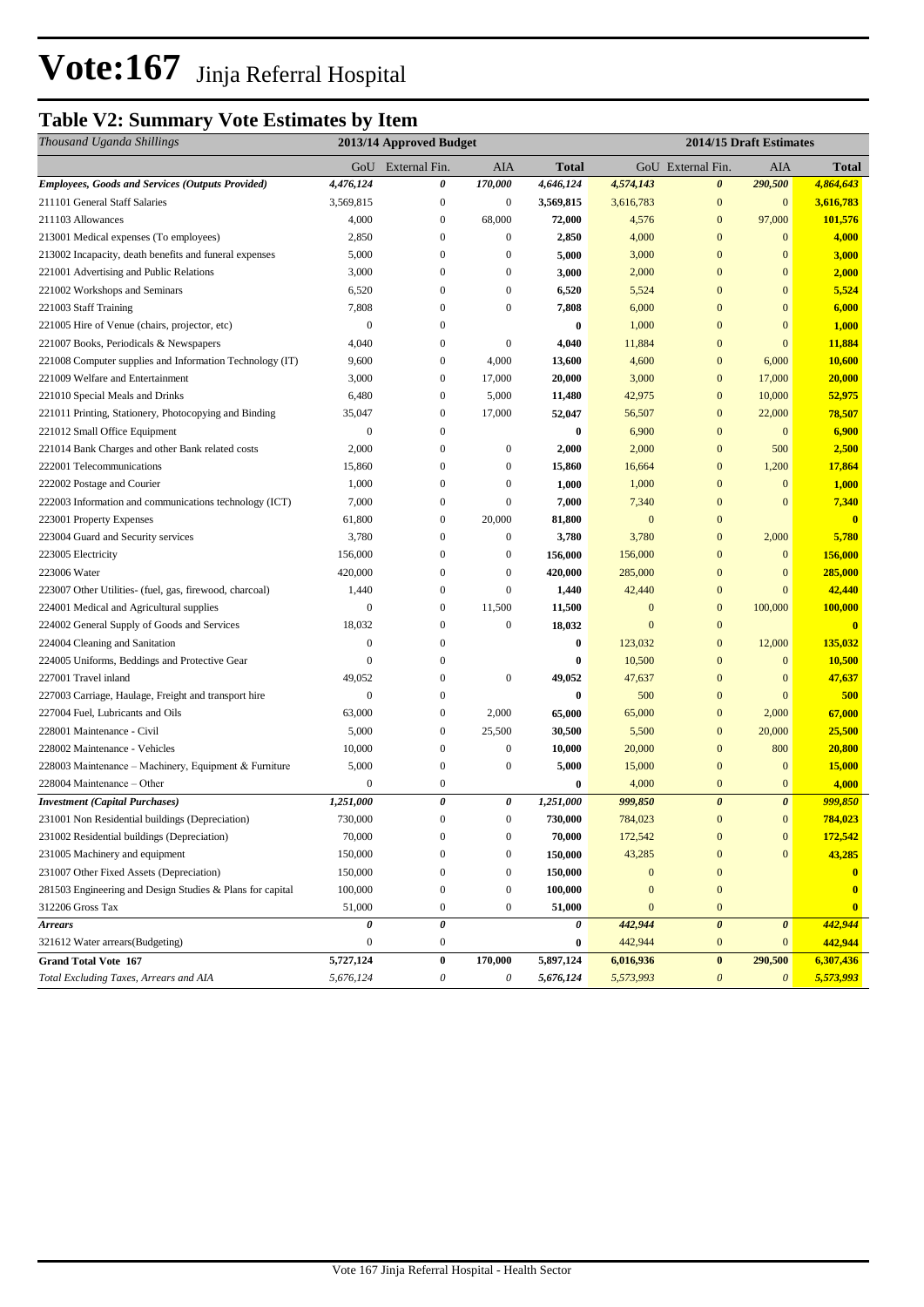# **Vote:167** Jinja Referral Hospital

# **Table V3: Detailed Estimates by Vote Function, Cost Centre, Output and Item**

### *Vote Function 0856 Regional Referral Hospital Services*

#### *Recurrent Budget Estimates*

#### **Programme 01 Jinja Referral Hospital Services**

| Thousand Uganda Shillings     |                                                   |                                      | 2013/14 Approved Budget |                                      |                  |                                      | 2014/15 Draft Estimates |                                  |                         |  |
|-------------------------------|---------------------------------------------------|--------------------------------------|-------------------------|--------------------------------------|------------------|--------------------------------------|-------------------------|----------------------------------|-------------------------|--|
| <b>Outputs Provided</b>       |                                                   | Wage                                 | Non-Wage                | AIA                                  | <b>Total</b>     | Wage                                 | Non Wage                | AIA                              | Total                   |  |
|                               | Output:085601 Inpatient services                  |                                      |                         |                                      |                  |                                      |                         |                                  |                         |  |
| 211101 General Staff Salaries |                                                   | 2,007,019                            | $\mathbf{0}$            | $\boldsymbol{0}$                     | 2,007,019        | 3,609,783                            | $\mathbf{0}$            | $\mathbf{0}$                     | 3,609,783               |  |
| 211103 Allowances             |                                                   | $\boldsymbol{0}$                     | $\boldsymbol{0}$        | 30,000                               | 30,000           | $\mathbf{0}$                         | $\mathbf{0}$            | 97,000                           | 97,000                  |  |
|                               | 213001 Medical expenses (To employees)            | $\boldsymbol{0}$                     | 2,000                   | $\boldsymbol{0}$                     | 2,000            | $\mathbf{0}$                         | 2,000                   | $\mathbf{0}$                     | 2,000                   |  |
|                               | 213002 Incapacity, death benefits and funeral e   | $\bf{0}$                             | 1,000                   | $\boldsymbol{0}$                     | 1,000            | $\bf{0}$                             | 1,000                   | $\mathbf{0}$                     | 1,000                   |  |
|                               | 221002 Workshops and Seminars                     | $\bf{0}$                             | 1,500                   | $\boldsymbol{0}$                     | 1,500            | $\bf{0}$                             | 1,500                   | $\bf{0}$                         | 1,500                   |  |
| 221003 Staff Training         |                                                   | $\boldsymbol{0}$                     | 1,008                   | $\boldsymbol{0}$                     | 1,008            | 0                                    | 500                     | $\bf{0}$                         | 500                     |  |
|                               | 221005 Hire of Venue (chairs, projector, etc)     | $\boldsymbol{0}$                     | $\mathbf{0}$            | $\boldsymbol{0}$                     | $\bf{0}$         | $\bf{0}$                             | 500                     | $\bf{0}$                         | 500                     |  |
|                               | 221007 Books, Periodicals & Newspapers            | $\bf{0}$                             | 1,000                   | $\boldsymbol{0}$                     | 1,000            | $\mathbf{0}$                         | 1,000                   | $\mathbf{0}$                     | 1,000                   |  |
|                               | 221008 Computer supplies and Information Tec      | $\boldsymbol{0}$                     | $\mathbf{0}$            | $\boldsymbol{0}$                     | $\bf{0}$         | $\bf{0}$                             | $\mathbf{0}$            | 6,000                            | 6,000                   |  |
|                               | 221009 Welfare and Entertainment                  | $\boldsymbol{0}$                     | $\mathbf{0}$            | 6,000                                | 6,000            | $\bf{0}$                             | $\mathbf{0}$            | 17,000                           | 17,000                  |  |
|                               | 221010 Special Meals and Drinks                   | $\mathbf{0}$                         | $\mathbf{0}$            | 5,000                                | 5,000            | $\mathbf{0}$                         | 15,000                  | 10,000                           | 25,000                  |  |
|                               | 221011 Printing, Stationery, Photocopying and     | $\mathbf{0}$                         | $\mathbf{0}$            | 6,000                                | 6,000            | $\bf{0}$                             | $\mathbf{0}$            | 22,000                           | 22,000                  |  |
|                               | 221012 Small Office Equipment                     | $\boldsymbol{0}$                     | $\mathbf{0}$            | $\boldsymbol{0}$                     | $\bf{0}$         | $\mathbf{0}$                         | 2,000                   | $\mathbf{0}$                     | 2,000                   |  |
|                               | 221014 Bank Charges and other Bank related c      | $\boldsymbol{0}$                     | $\mathbf{0}$            | $\boldsymbol{0}$                     | $\bf{0}$         | $\mathbf{0}$                         | $\mathbf{0}$            | 500                              | 500                     |  |
| 222001 Telecommunications     |                                                   | $\bf{0}$                             | 2,550                   | $\boldsymbol{0}$                     | 2,550            | $\mathbf{0}$                         | 2,552                   | 1,200                            | 3,752                   |  |
| 223001 Property Expenses      |                                                   | $\boldsymbol{0}$                     | 8,700                   | 9,000                                | 17,700           | $\mathbf{0}$                         | $\mathbf{0}$            | $\mathbf{0}$                     | $\overline{\mathbf{0}}$ |  |
|                               | 223004 Guard and Security services                | $\bf{0}$                             | 3,280                   | $\boldsymbol{0}$                     | 3,280            | $\bf{0}$                             | 3,280                   | 2,000                            | 5,280                   |  |
| 223005 Electricity            |                                                   | $\boldsymbol{0}$                     | 76,000                  | $\boldsymbol{0}$                     | 76,000           | $\bf{0}$                             | 76,000                  | $\mathbf{0}$                     | 76,000                  |  |
| 223006 Water                  |                                                   | $\bf{0}$                             | 265,000                 | $\boldsymbol{0}$                     | 265,000          | $\mathbf{0}$                         | 205,000                 | $\mathbf{0}$                     | 205,000                 |  |
|                               | 223007 Other Utilities- (fuel, gas, firewood, cha | $\bf{0}$                             | 1,440                   | $\boldsymbol{0}$                     | 1,440            | $\bf{0}$                             | 5,440                   | $\overline{0}$                   | 5,440                   |  |
|                               | 224001 Medical and Agricultural supplies          | $\boldsymbol{0}$                     | $\mathbf{0}$            | 5,000                                | 5,000            | $\bf{0}$                             | $\mathbf{0}$            | 100,000                          | 100,000                 |  |
|                               | 224004 Cleaning and Sanitation                    | $\boldsymbol{0}$                     | $\mathbf{0}$            | $\boldsymbol{0}$                     | $\bf{0}$         | $\mathbf{0}$                         | 34,700                  | 12,000                           | 46,700                  |  |
|                               | 224005 Uniforms, Beddings and Protective Gea      | $\boldsymbol{0}$                     | $\mathbf{0}$            | 0                                    | $\bf{0}$         | $\mathbf{0}$                         | 4,000                   | $\mathbf{0}$                     | 4,000                   |  |
| 227001 Travel inland          |                                                   | $\bf{0}$                             | 6,952                   | $\boldsymbol{0}$                     | 6,952            | $\mathbf{0}$                         | 6,952                   | $\mathbf{0}$                     | 6,952                   |  |
|                               | 227004 Fuel, Lubricants and Oils                  | $\boldsymbol{0}$                     | 23,000                  | 2,000                                | 25,000           | $\bf{0}$                             | 23,000                  | 2,000                            | 25,000                  |  |
| 228001 Maintenance - Civil    |                                                   | $\bf{0}$                             | 2,000                   | 10,000                               | 12,000           | $\bf{0}$                             | 1,000                   | 20,000                           | 21,000                  |  |
|                               | 228002 Maintenance - Vehicles                     | $\boldsymbol{0}$                     | $\mathbf{0}$            | $\boldsymbol{0}$                     | $\bf{0}$         | $\mathbf{0}$                         | 10,000                  | 800                              | 10,800                  |  |
|                               | 228003 Maintenance - Machinery, Equipment         | $\boldsymbol{0}$                     | $\mathbf{0}$            | $\boldsymbol{0}$                     | $\bf{0}$         | $\mathbf{0}$                         | 10,000                  | $\bf{0}$                         | 10,000                  |  |
| 228004 Maintenance – Other    |                                                   | $\overline{0}$                       | $\mathbf{0}$            | $\boldsymbol{0}$                     | $\bf{0}$         | $\mathbf{0}$                         | 1,000                   | $\mathbf{0}$                     | 1,000                   |  |
|                               | Total Cost of Output 085601:                      | 2,007,019                            | 395,430                 | 73,000                               | 2,475,449        | 3,609,783                            | 406,424                 | 290,500                          | 4,306,707               |  |
|                               | Output:085602 Outpatient services                 |                                      |                         |                                      |                  |                                      |                         |                                  |                         |  |
| 211101 General Staff Salaries |                                                   | 748,902                              | $\mathbf{0}$            | $\mathbf{0}$                         | 748,902          | $\bf{0}$                             | $\mathbf{0}$            | $\mathbf{0}$                     | $\bf{0}$                |  |
| 211103 Allowances             |                                                   | $\boldsymbol{0}$                     | $\mathbf{0}$            | 19,000                               | 19,000           | $\bf{0}$<br>$\overline{0}$           | $\overline{0}$          | $\overline{0}$<br>$\mathbf{0}$   | $\mathbf{0}$            |  |
|                               | 213001 Medical expenses (To employees)            | $\boldsymbol{0}$<br>$\boldsymbol{0}$ | 250<br>1,500            | $\boldsymbol{0}$<br>$\boldsymbol{0}$ | 250<br>1,500     |                                      | 1,000                   |                                  | 1,000<br>500            |  |
|                               | 213002 Incapacity, death benefits and funeral e   | $\boldsymbol{0}$                     | 650                     | $\boldsymbol{0}$                     | 650              | $\boldsymbol{0}$<br>$\boldsymbol{0}$ | 500<br>652              | $\boldsymbol{0}$<br>$\mathbf{0}$ | 652                     |  |
|                               | 221002 Workshops and Seminars                     | $\boldsymbol{0}$                     | 500                     | $\boldsymbol{0}$                     | 500              | $\boldsymbol{0}$                     | 500                     | $\boldsymbol{0}$                 | 500                     |  |
| 221003 Staff Training         | 221007 Books, Periodicals & Newspapers            | $\boldsymbol{0}$                     | 1,000                   | $\boldsymbol{0}$                     | 1,000            | $\boldsymbol{0}$                     | 2,000                   | $\boldsymbol{0}$                 | 2,000                   |  |
|                               | 221008 Computer supplies and Information Tec      | $\boldsymbol{0}$                     | $\boldsymbol{0}$        | 4,000                                | 4,000            | $\boldsymbol{0}$                     | $\boldsymbol{0}$        | $\mathbf{0}$                     | $\mathbf{0}$            |  |
|                               | 221009 Welfare and Entertainment                  | $\boldsymbol{0}$                     | $\boldsymbol{0}$        | 3,000                                | 3,000            | $\boldsymbol{0}$                     | $\mathbf{0}$            | $\bf{0}$                         | $\mathbf{0}$            |  |
|                               | 221010 Special Meals and Drinks                   | $\boldsymbol{0}$                     | 4,480                   | $\boldsymbol{0}$                     | 4,480            | $\boldsymbol{0}$                     | 14,480                  | $\boldsymbol{0}$                 | 14,480                  |  |
|                               | 221011 Printing, Stationery, Photocopying and     | $\boldsymbol{0}$                     | 14,800                  | 3,000                                | 17,800           | $\boldsymbol{0}$                     | 24,800                  | $\boldsymbol{0}$                 | 24,800                  |  |
|                               | 221012 Small Office Equipment                     | $\boldsymbol{0}$                     | $\boldsymbol{0}$        | $\boldsymbol{0}$                     | $\boldsymbol{0}$ | $\boldsymbol{0}$                     | 2,000                   | $\boldsymbol{0}$                 | 2,000                   |  |
| 222001 Telecommunications     |                                                   | $\boldsymbol{0}$                     | 1,310                   | $\boldsymbol{0}$                     | 1,310            | $\boldsymbol{0}$                     | 1,312                   | $\boldsymbol{0}$                 | 1,312                   |  |
| 223001 Property Expenses      |                                                   | $\boldsymbol{0}$                     | 11,000                  | 3,000                                | 14,000           | $\boldsymbol{0}$                     | $\boldsymbol{0}$        | $\mathbf{0}$                     | $\mathbf{0}$            |  |
| 223005 Electricity            |                                                   | $\boldsymbol{0}$                     | 20,000                  | $\boldsymbol{0}$                     | 20,000           | $\boldsymbol{0}$                     | 20,000                  | $\boldsymbol{0}$                 | 20,000                  |  |
| 223006 Water                  |                                                   | $\boldsymbol{0}$                     | 45,000                  | $\boldsymbol{0}$                     | 45,000           | $\boldsymbol{0}$                     | 30,000                  | $\boldsymbol{0}$                 | 30,000                  |  |
|                               | 223007 Other Utilities- (fuel, gas, firewood, cha | $\boldsymbol{0}$                     | $\boldsymbol{0}$        | $\boldsymbol{0}$                     | $\boldsymbol{0}$ | $\boldsymbol{0}$                     | 5,000                   | $\boldsymbol{0}$                 | 5,000                   |  |
|                               | 224001 Medical and Agricultural supplies          | $\boldsymbol{0}$                     | $\boldsymbol{0}$        | 1,500                                | 1,500            | $\boldsymbol{0}$                     | $\boldsymbol{0}$        | $\mathbf{0}$                     | $\bf{0}$                |  |
|                               | 224002 General Supply of Goods and Services       | $\boldsymbol{0}$                     | 3,132                   | $\boldsymbol{0}$                     | 3,132            | $\boldsymbol{0}$                     | $\mathbf{0}$            | $\mathbf{0}$                     | $\mathbf{0}$            |  |
|                               | 224004 Cleaning and Sanitation                    | $\boldsymbol{0}$                     | $\boldsymbol{0}$        | $\boldsymbol{0}$                     | $\boldsymbol{0}$ | $\boldsymbol{0}$                     | 24,132                  | $\boldsymbol{0}$                 | 24,132                  |  |
|                               | 224005 Uniforms, Beddings and Protective Gea      | $\boldsymbol{0}$                     | $\boldsymbol{0}$        | $\boldsymbol{0}$                     | $\bf{0}$         | $\boldsymbol{0}$                     | 2,000                   | $\mathbf{0}$                     | 2,000                   |  |
|                               |                                                   |                                      |                         |                                      |                  |                                      |                         |                                  |                         |  |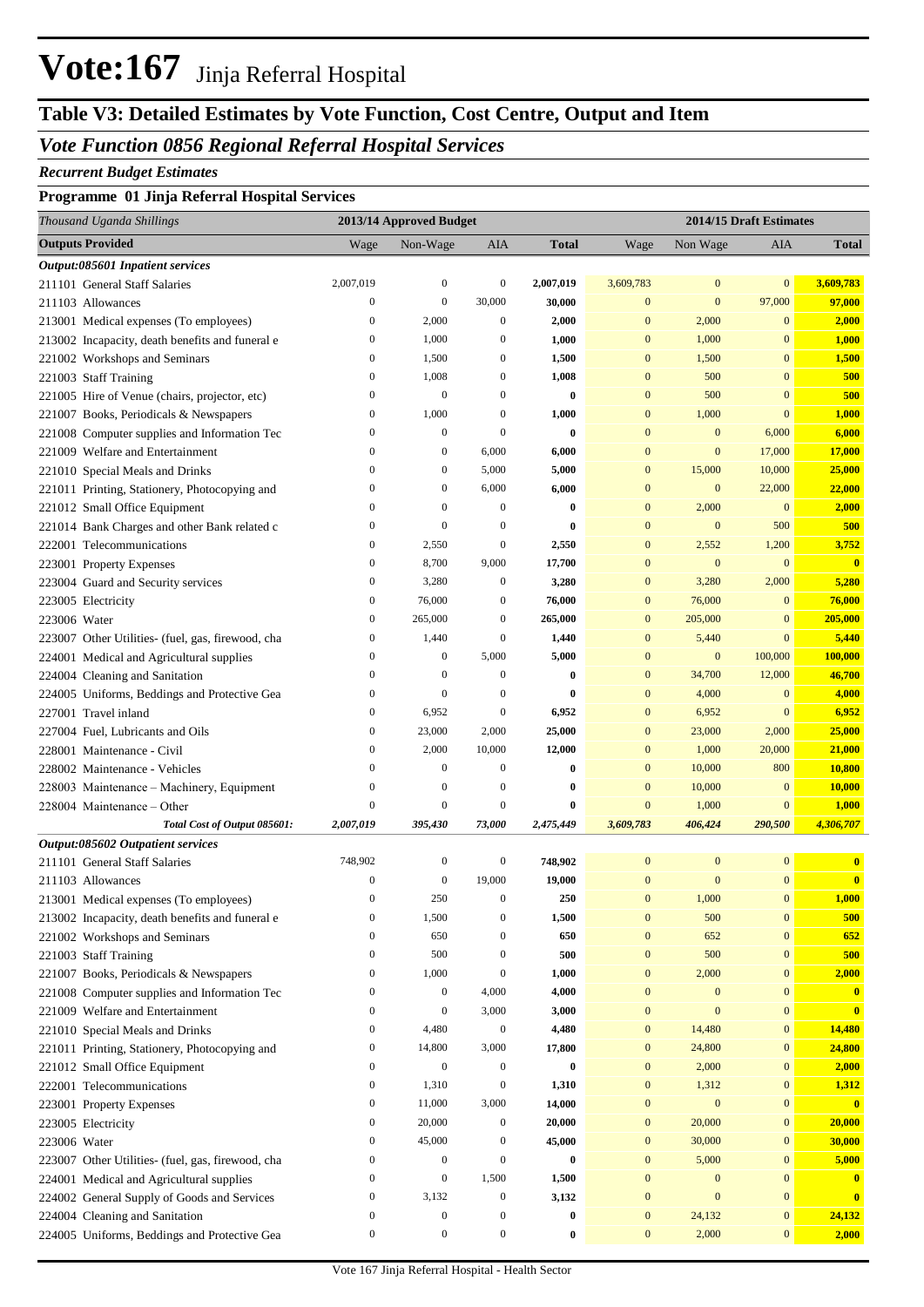# **Table V3: Detailed Estimates by Vote Function, Cost Centre, Output and Item**

### *Vote Function 0856 Regional Referral Hospital Services*

**Programme 01 Jinja Referral Hospital Services**

| Thousand Uganda Shillings                              | 2013/14 Approved Budget |                  |                  |              | 2014/15 Draft Estimates |                  |                       |                         |
|--------------------------------------------------------|-------------------------|------------------|------------------|--------------|-------------------------|------------------|-----------------------|-------------------------|
| <b>Outputs Provided</b>                                | Wage                    | Non-Wage         | AIA              | <b>Total</b> | Wage                    | Non Wage         | AIA                   | <b>Total</b>            |
| 227001 Travel inland                                   | $\boldsymbol{0}$        | 12,000           | $\boldsymbol{0}$ | 12,000       | $\mathbf{0}$            | 12,000           | $\mathbf{0}$          | 12,000                  |
| 227004 Fuel, Lubricants and Oils                       | $\boldsymbol{0}$        | 5,000            | $\boldsymbol{0}$ | 5,000        | $\mathbf{0}$            | 5,000            | $\mathbf{0}$          | 5,000                   |
| 228001 Maintenance - Civil                             | $\boldsymbol{0}$        | 1,000            | 6,500            | 7,500        | $\mathbf{0}$            | 1,000            | $\mathbf{0}$          | 1,000                   |
| 228004 Maintenance – Other                             | $\mathbf{0}$            | $\boldsymbol{0}$ | $\boldsymbol{0}$ | $\bf{0}$     | $\mathbf{0}$            | 1,000            | $\mathbf{0}$          | 1,000                   |
| Total Cost of Output 085602:                           | 748,902                 | 121,622          | 40,000           | 910,524      | $\boldsymbol{\theta}$   | 147,376          | $\boldsymbol{\theta}$ | 147,376                 |
| Output:085604 Diagnostic services                      |                         |                  |                  |              |                         |                  |                       |                         |
| 211101 General Staff Salaries                          | 225,970                 | $\boldsymbol{0}$ | $\boldsymbol{0}$ | 225,970      | $\mathbf{0}$            | $\mathbf{0}$     | $\mathbf{0}$          | $\bf{0}$                |
| 211103 Allowances                                      | $\boldsymbol{0}$        | $\boldsymbol{0}$ | 9,000            | 9,000        | $\mathbf{0}$            | $\mathbf{0}$     | $\mathbf{0}$          | $\mathbf{0}$            |
| 213001 Medical expenses (To employees)                 | $\boldsymbol{0}$        | 200              | $\boldsymbol{0}$ | 200          | $\mathbf{0}$            | 500              | $\mathbf{0}$          | 500                     |
| 213002 Incapacity, death benefits and funeral e        | $\boldsymbol{0}$        | 500              | $\boldsymbol{0}$ | 500          | $\mathbf{0}$            | 500              | $\mathbf{0}$          | 500                     |
| 221002 Workshops and Seminars                          | $\boldsymbol{0}$        | 500              | $\boldsymbol{0}$ | 500          | $\mathbf{0}$            | 500              | $\mathbf{0}$          | 500                     |
| 221003 Staff Training                                  | $\boldsymbol{0}$        | 500              | $\boldsymbol{0}$ | 500          | $\mathbf{0}$            | 500              | $\mathbf{0}$          | 500                     |
| 221007 Books, Periodicals & Newspapers                 | $\boldsymbol{0}$        | 1,000            | $\boldsymbol{0}$ | 1,000        | $\mathbf{0}$            | 3,000            | $\mathbf{0}$          | 3,000                   |
| 221009 Welfare and Entertainment                       | $\boldsymbol{0}$        | $\boldsymbol{0}$ | 2,000            | 2,000        | $\mathbf{0}$            | $\mathbf{0}$     | $\mathbf{0}$          | $\overline{\mathbf{0}}$ |
| 221010 Special Meals and Drinks                        | $\boldsymbol{0}$        | $\boldsymbol{0}$ | $\boldsymbol{0}$ | $\bf{0}$     | $\mathbf{0}$            | 5,000            | $\mathbf{0}$          | 5,000                   |
| 221011 Printing, Stationery, Photocopying and          | $\boldsymbol{0}$        | 4,447            | 2,000            | 6,447        | $\mathbf{0}$            | 9,387            | $\mathbf{0}$          | 9,387                   |
| 221012 Small Office Equipment                          | $\boldsymbol{0}$        | $\boldsymbol{0}$ | $\boldsymbol{0}$ | $\bf{0}$     | $\mathbf{0}$            | 1,000            | $\mathbf{0}$          | 1,000                   |
| 222001 Telecommunications                              | $\boldsymbol{0}$        | $\boldsymbol{0}$ | $\boldsymbol{0}$ | $\bf{0}$     | $\mathbf{0}$            | 500              | $\mathbf{0}$          | 500                     |
| 223001 Property Expenses                               | $\boldsymbol{0}$        | $\boldsymbol{0}$ | 2,000            | 2,000        | $\mathbf{0}$            | $\mathbf{0}$     | $\mathbf{0}$          | $\overline{\mathbf{0}}$ |
| 223005 Electricity                                     | $\boldsymbol{0}$        | 20,000           | $\boldsymbol{0}$ | 20,000       | $\mathbf{0}$            | 20,000           | $\mathbf{0}$          | 20,000                  |
| 223006 Water                                           | $\boldsymbol{0}$        | 50,000           | $\boldsymbol{0}$ | 50,000       | $\mathbf{0}$            | 20,000           | $\mathbf{0}$          | 20,000                  |
| 223007 Other Utilities- (fuel, gas, firewood, cha      | $\boldsymbol{0}$        | $\boldsymbol{0}$ | $\boldsymbol{0}$ | $\bf{0}$     | $\mathbf{0}$            | 4,000            | $\mathbf{0}$          | 4,000                   |
| 224001 Medical and Agricultural supplies               | $\boldsymbol{0}$        | $\boldsymbol{0}$ | 3,000            | 3,000        | $\mathbf{0}$            | $\mathbf{0}$     | $\mathbf{0}$          | $\bf{0}$                |
| 224002 General Supply of Goods and Services            | $\boldsymbol{0}$        | 5,000            | $\boldsymbol{0}$ | 5,000        | $\mathbf{0}$            | $\mathbf{0}$     | $\mathbf{0}$          | $\bf{0}$                |
| 224004 Cleaning and Sanitation                         | $\boldsymbol{0}$        | $\boldsymbol{0}$ | $\boldsymbol{0}$ | $\bf{0}$     | $\mathbf{0}$            | 15,000           | $\mathbf{0}$          | 15,000                  |
| 227001 Travel inland                                   | $\boldsymbol{0}$        | 8,000            | $\boldsymbol{0}$ | 8,000        | $\mathbf{0}$            | 8,000            | $\mathbf{0}$          | 8,000                   |
| 227004 Fuel, Lubricants and Oils                       | $\boldsymbol{0}$        | 5,000            | $\boldsymbol{0}$ | 5,000        | $\mathbf{0}$            | 5,000            | $\mathbf{0}$          | 5,000                   |
| 228001 Maintenance - Civil                             | $\boldsymbol{0}$        | 1,000            | 3,000            | 4,000        | $\mathbf{0}$            | 1,000            | $\mathbf{0}$          | 1,000                   |
| 228004 Maintenance – Other                             | $\boldsymbol{0}$        | $\boldsymbol{0}$ | $\boldsymbol{0}$ | $\bf{0}$     | $\mathbf{0}$            | 1,000            | $\mathbf{0}$          | 1,000                   |
| Total Cost of Output 085604:                           | 225,970                 | 96,147           | 21,000           | 343,117      | $\boldsymbol{\theta}$   | 94,887           | $\boldsymbol{\theta}$ | 94,887                  |
| Output:085605 Hospital Management and support services |                         |                  |                  |              |                         |                  |                       |                         |
| 211101 General Staff Salaries                          | 349,954                 | $\boldsymbol{0}$ | $\boldsymbol{0}$ | 349,954      | $\mathbf{0}$            | $\mathbf{0}$     | $\mathbf{0}$          | $\bf{0}$                |
| 211103 Allowances                                      | $\boldsymbol{0}$        | 4,000            | 8,000            | 12,000       | $\boldsymbol{0}$        | 4,000            | $\mathbf{0}$          | 4,000                   |
| 213001 Medical expenses (To employees)                 | $\boldsymbol{0}$        | 200              | $\boldsymbol{0}$ | 200          | $\mathbf{0}$            | 300              | $\mathbf{0}$          | 300                     |
| 213002 Incapacity, death benefits and funeral e        |                         | 1,500            |                  | 1,500        | $\mathbf{0}$            | 500              | $\boldsymbol{0}$      | 500                     |
| 221001 Advertising and Public Relations                | $\boldsymbol{0}$        | 3,000            | $\boldsymbol{0}$ | 3,000        | $\boldsymbol{0}$        | 2,000            | $\mathbf{0}$          | 2,000                   |
| 221002 Workshops and Seminars                          | $\boldsymbol{0}$        | 870              | $\boldsymbol{0}$ | 870          | $\boldsymbol{0}$        | 872              | $\boldsymbol{0}$      | 872                     |
| 221003 Staff Training                                  | $\boldsymbol{0}$        | 3,100            | $\boldsymbol{0}$ | 3,100        | $\boldsymbol{0}$        | 3,000            | $\boldsymbol{0}$      | 3,000                   |
| 221005 Hire of Venue (chairs, projector, etc)          | $\boldsymbol{0}$        | $\boldsymbol{0}$ | $\boldsymbol{0}$ | $\bf{0}$     | $\bf{0}$                | 500              | $\mathbf{0}$          | 500                     |
| 221007 Books, Periodicals & Newspapers                 | $\boldsymbol{0}$        | 240              | $\boldsymbol{0}$ | 240          | $\bf{0}$                | 4,400            | $\boldsymbol{0}$      | 4,400                   |
| 221008 Computer supplies and Information Tec           | $\boldsymbol{0}$        | 9,600            | $\boldsymbol{0}$ | 9,600        | $\bf{0}$                | 4,600            | $\boldsymbol{0}$      | 4,600                   |
| 221009 Welfare and Entertainment                       | $\boldsymbol{0}$        | 3,000            | 4,000            | 7,000        | $\boldsymbol{0}$        | 3,000            | $\boldsymbol{0}$      | 3,000                   |
| 221010 Special Meals and Drinks                        | $\boldsymbol{0}$        | $\boldsymbol{0}$ | $\boldsymbol{0}$ | $\bf{0}$     | $\boldsymbol{0}$        | 5,000            | $\boldsymbol{0}$      | 5,000                   |
| 221011 Printing, Stationery, Photocopying and          | $\boldsymbol{0}$        | 10,800           | 4,000            | 14,800       | $\boldsymbol{0}$        | 10,800           | $\boldsymbol{0}$      | 10,800                  |
| 221012 Small Office Equipment                          | $\boldsymbol{0}$        | $\boldsymbol{0}$ | $\boldsymbol{0}$ | $\bf{0}$     | $\mathbf{0}$            | 1,000            | $\boldsymbol{0}$      | 1,000                   |
| 221014 Bank Charges and other Bank related c           | $\boldsymbol{0}$        | 2,000            | $\boldsymbol{0}$ | 2,000        | $\boldsymbol{0}$        | 2,000            | $\boldsymbol{0}$      | 2,000                   |
| 222001 Telecommunications                              | $\boldsymbol{0}$        | 12,000           | $\boldsymbol{0}$ | 12,000       | $\boldsymbol{0}$        | 10,600           | $\boldsymbol{0}$      | 10,600                  |
| 222002 Postage and Courier                             | $\boldsymbol{0}$        | 1,000            | $\boldsymbol{0}$ | 1,000        | $\boldsymbol{0}$        | 1,000            | $\boldsymbol{0}$      | 1,000                   |
| 222003 Information and communications techn            | $\boldsymbol{0}$        | 7,000            | $\boldsymbol{0}$ | 7,000        | $\mathbf{0}$            | 6,800            | $\boldsymbol{0}$      | 6,800                   |
| 223001 Property Expenses                               | $\boldsymbol{0}$        | 42,100           | 4,000            | 46,100       | $\mathbf{0}$            | $\boldsymbol{0}$ | $\boldsymbol{0}$      | $\bf{0}$                |
| 223005 Electricity                                     | $\boldsymbol{0}$        | 30,000           | $\boldsymbol{0}$ | 30,000       | $\boldsymbol{0}$        | 30,000           | $\boldsymbol{0}$      | 30,000                  |
| 223006 Water                                           | $\boldsymbol{0}$        | 50,000           | $\boldsymbol{0}$ | 50,000       | $\mathbf{0}$            | 20,000           | $\boldsymbol{0}$      | 20,000                  |
| 223007 Other Utilities- (fuel, gas, firewood, cha      | $\boldsymbol{0}$        | $\boldsymbol{0}$ | $\boldsymbol{0}$ | $\bf{0}$     | $\boldsymbol{0}$        | 25,000           | $\boldsymbol{0}$      | 25,000                  |
| 224002 General Supply of Goods and Services            | $\boldsymbol{0}$        | 4,900            | $\boldsymbol{0}$ | 4,900        | $\mathbf{0}$            | $\boldsymbol{0}$ | $\boldsymbol{0}$      | $\bf{0}$                |
| 224004 Cleaning and Sanitation                         | $\boldsymbol{0}$        | $\boldsymbol{0}$ | $\boldsymbol{0}$ | $\bf{0}$     | $\boldsymbol{0}$        | 44,200           | $\mathbf{0}$          | 44,200                  |
|                                                        |                         |                  |                  |              |                         |                  |                       |                         |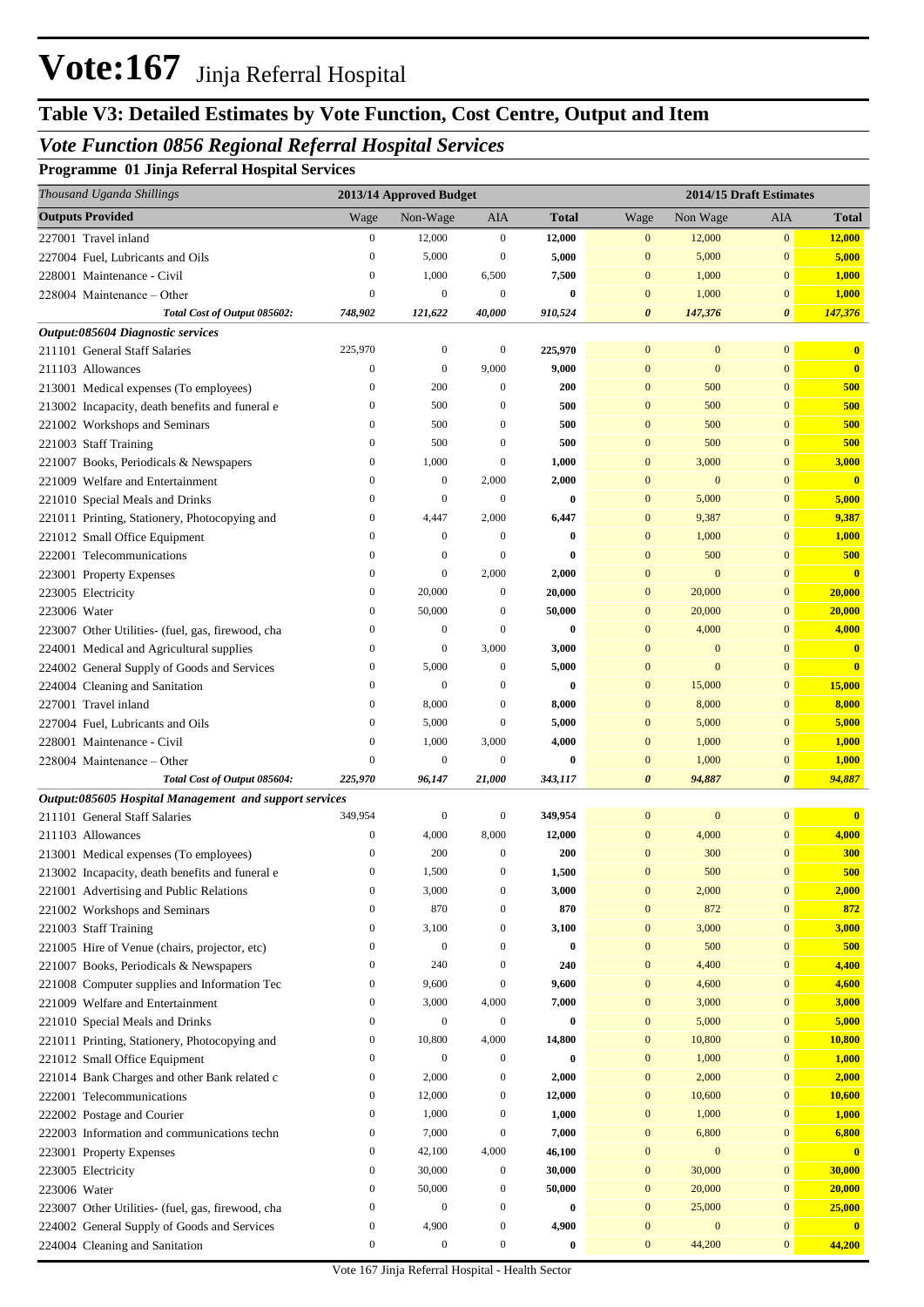## **Table V3: Detailed Estimates by Vote Function, Cost Centre, Output and Item**

### *Vote Function 0856 Regional Referral Hospital Services*

**Programme 01 Jinja Referral Hospital Services**

| Thousand Uganda Shillings                              | 2013/14 Approved Budget              |                            |                              |                   | 2014/15 Draft Estimates      |                       |                              |                              |
|--------------------------------------------------------|--------------------------------------|----------------------------|------------------------------|-------------------|------------------------------|-----------------------|------------------------------|------------------------------|
| <b>Outputs Provided</b>                                | Wage                                 | Non-Wage                   | AIA                          | <b>Total</b>      | Wage                         | Non Wage              | AIA                          | <b>Total</b>                 |
| 224005 Uniforms, Beddings and Protective Gea           | $\boldsymbol{0}$                     | $\boldsymbol{0}$           | $\boldsymbol{0}$             | $\bf{0}$          | $\mathbf{0}$                 | 4,500                 | $\mathbf{0}$                 | 4,500                        |
| 227001 Travel inland                                   | $\boldsymbol{0}$                     | 16,800                     | $\boldsymbol{0}$             | 16,800            | $\mathbf{0}$                 | 16,600                | $\mathbf{0}$                 | 16,600                       |
| 227003 Carriage, Haulage, Freight and transpor         | $\boldsymbol{0}$                     | $\mathbf{0}$               | $\boldsymbol{0}$             | $\bf{0}$          | $\mathbf{0}$                 | 500                   | $\mathbf{0}$                 | 500                          |
| 227004 Fuel, Lubricants and Oils                       | $\boldsymbol{0}$                     | 27,000                     | $\boldsymbol{0}$             | 27,000            | $\mathbf{0}$                 | 26,000                | $\mathbf{0}$                 | 26,000                       |
| 228001 Maintenance - Civil                             | $\boldsymbol{0}$                     | 500                        | 5,000                        | 5,500             | $\mathbf{0}$                 | 1,500                 | $\mathbf{0}$                 | 1,500                        |
| 228002 Maintenance - Vehicles                          | $\boldsymbol{0}$                     | 10,000                     | $\boldsymbol{0}$             | 10,000            | $\mathbf{0}$                 | 10,000                | $\mathbf{0}$                 | 10,000                       |
| 228003 Maintenance - Machinery, Equipment              | $\boldsymbol{0}$                     | 5,000                      | $\boldsymbol{0}$             | 5,000             | $\mathbf{0}$                 | 5,000                 | $\mathbf{0}$                 | 5,000                        |
| 228004 Maintenance – Other                             | $\boldsymbol{0}$                     | $\mathbf{0}$               | $\mathbf{0}$                 | $\bf{0}$          | $\mathbf{0}$                 | 1,000                 | $\mathbf{0}$                 | 1,000                        |
| Total Cost of Output 085605:                           | 349,954                              | 244,610                    | 25,000                       | 619,564           | 0                            | 244,672               | $\boldsymbol{\theta}$        | 244,672                      |
| Output:085606 Prevention and rehabilitation services   |                                      |                            |                              |                   |                              |                       |                              |                              |
| 211101 General Staff Salaries                          | 230,970                              | $\boldsymbol{0}$           | $\boldsymbol{0}$             | 230,970           | $\mathbf{0}$                 | $\boldsymbol{0}$      | $\mathbf{0}$                 | $\mathbf{0}$                 |
| 211103 Allowances                                      | $\boldsymbol{0}$                     | $\boldsymbol{0}$           | 2,000                        | 2,000             | $\mathbf{0}$                 | $\mathbf{0}$          | $\mathbf{0}$                 | $\mathbf{0}$                 |
| 213001 Medical expenses (To employees)                 | $\boldsymbol{0}$                     | 200                        | $\boldsymbol{0}$             | 200               | $\mathbf{0}$                 | 100                   | $\mathbf{0}$                 | <b>100</b>                   |
| 213002 Incapacity, death benefits and funeral e        | $\boldsymbol{0}$                     | 500                        | $\boldsymbol{0}$             | 500               | $\mathbf{0}$                 | 250                   | $\mathbf{0}$                 | 250                          |
| 221002 Workshops and Seminars                          | $\boldsymbol{0}$                     | 1,000                      | $\boldsymbol{0}$             | 1,000             | $\mathbf{0}$                 | 500                   | $\mathbf{0}$                 | 500                          |
| 221003 Staff Training                                  | $\boldsymbol{0}$                     | 700                        | $\boldsymbol{0}$             | 700               | $\mathbf{0}$                 | 250                   | $\mathbf{0}$                 | 250                          |
| 221007 Books, Periodicals & Newspapers                 | $\boldsymbol{0}$                     | 800                        | $\boldsymbol{0}$             | 800               | $\mathbf{0}$                 | 500                   | $\mathbf{0}$                 | 500                          |
| 221009 Welfare and Entertainment                       | $\boldsymbol{0}$                     | $\mathbf{0}$               | 2,000                        | 2,000             | $\mathbf{0}$                 | $\mathbf{0}$          | $\mathbf{0}$                 | $\bf{0}$                     |
| 221010 Special Meals and Drinks                        | $\boldsymbol{0}$                     | 2,000                      | $\boldsymbol{0}$             | 2,000             | $\mathbf{0}$                 | 1,500                 | $\mathbf{0}$                 | 1,500                        |
| 221011 Printing, Stationery, Photocopying and          | $\boldsymbol{0}$                     | 5,000                      | 2,000                        | 7,000             | $\mathbf{0}$                 | 5,000                 | $\mathbf{0}$                 | 5,000                        |
| 221012 Small Office Equipment                          | $\boldsymbol{0}$                     | $\mathbf{0}$               | $\boldsymbol{0}$             | $\bf{0}$          | $\mathbf{0}$                 | 250                   | $\mathbf{0}$                 | 250                          |
| 222001 Telecommunications                              | $\boldsymbol{0}$                     | $\mathbf{0}$               | $\theta$                     | $\bf{0}$          | $\mathbf{0}$                 | 250                   | $\mathbf{0}$                 | 250                          |
| 223001 Property Expenses                               | $\boldsymbol{0}$                     | $\boldsymbol{0}$           | 2,000                        | 2,000             | $\mathbf{0}$                 | $\mathbf{0}$          | $\mathbf{0}$                 | $\mathbf{0}$                 |
| 223004 Guard and Security services                     | $\boldsymbol{0}$                     | 500                        | $\boldsymbol{0}$             | 500               | $\mathbf{0}$                 | 250                   | $\mathbf{0}$                 | 250                          |
| 223005 Electricity                                     | $\boldsymbol{0}$                     | 10,000                     | $\boldsymbol{0}$             | 10,000            | $\mathbf{0}$                 | 5,000                 | $\mathbf{0}$                 | 5,000                        |
| 223006 Water                                           | $\boldsymbol{0}$                     | 10,000<br>$\boldsymbol{0}$ | $\boldsymbol{0}$<br>$\theta$ | 10,000            | $\mathbf{0}$                 | 5,000                 | $\mathbf{0}$<br>$\mathbf{0}$ | 5,000                        |
| 223007 Other Utilities- (fuel, gas, firewood, cha      | $\boldsymbol{0}$<br>$\boldsymbol{0}$ | $\mathbf{0}$               | 2,000                        | $\bf{0}$          | $\mathbf{0}$<br>$\mathbf{0}$ | 1,500<br>$\mathbf{0}$ | $\mathbf{0}$                 | 1,500                        |
| 224001 Medical and Agricultural supplies               | $\boldsymbol{0}$                     | 5,000                      | $\boldsymbol{0}$             | 2,000             | $\mathbf{0}$                 | $\mathbf{0}$          | $\mathbf{0}$                 | $\mathbf{0}$<br>$\mathbf{0}$ |
| 224002 General Supply of Goods and Services            | $\boldsymbol{0}$                     | $\mathbf{0}$               | $\boldsymbol{0}$             | 5,000<br>$\bf{0}$ | $\mathbf{0}$                 | 2,500                 | $\mathbf{0}$                 |                              |
| 224004 Cleaning and Sanitation<br>227001 Travel inland | $\boldsymbol{0}$                     | 3,300                      | $\boldsymbol{0}$             | 3,300             | $\mathbf{0}$                 | 1,650                 | $\mathbf{0}$                 | 2,500<br>1,650               |
| 227004 Fuel, Lubricants and Oils                       | $\boldsymbol{0}$                     | 3,000                      | $\boldsymbol{0}$             | 3,000             | $\mathbf{0}$                 | 1,500                 | $\mathbf{0}$                 | 1,500                        |
| 228001 Maintenance - Civil                             | $\boldsymbol{0}$                     | 500                        | 1,000                        | 1,500             | $\mathbf{0}$                 | 500                   | $\mathbf{0}$                 | 500                          |
| Total Cost of Output 085606:                           | 230,970                              | 42,500                     | 11,000                       | 284,470           | $\boldsymbol{\theta}$        | 26,500                | $\boldsymbol{\theta}$        | 26,500                       |
| <b>Output:085607 Immunisation Services</b>             |                                      |                            |                              |                   |                              |                       |                              |                              |
| 213001 Medical expenses (To employees)                 | $\boldsymbol{0}$                     | $\boldsymbol{0}$           | $\boldsymbol{0}$             | $\bf{0}$          | $\mathbf{0}$                 | 100                   | $\mathbf{0}$                 | <b>100</b>                   |
| 213002 Incapacity, death benefits and funeral e        | $\boldsymbol{0}$                     | $\boldsymbol{0}$           | $\boldsymbol{0}$             | $\bf{0}$          | $\mathbf{0}$                 | 250                   | $\mathbf{0}$                 | 250                          |
| 221002 Workshops and Seminars                          | $\boldsymbol{0}$                     | $\boldsymbol{0}$           | $\boldsymbol{0}$             | $\bf{0}$          | $\mathbf{0}$                 | 500                   | $\mathbf{0}$                 | 500                          |
| 221003 Staff Training                                  | $\boldsymbol{0}$                     | $\boldsymbol{0}$           | $\boldsymbol{0}$             | $\bf{0}$          | $\mathbf{0}$                 | 250                   | $\mathbf{0}$                 | 250                          |
| 221007 Books, Periodicals & Newspapers                 | $\boldsymbol{0}$                     | $\boldsymbol{0}$           | $\boldsymbol{0}$             | $\bf{0}$          | $\mathbf{0}$                 | 500                   | $\mathbf{0}$                 | 500                          |
| 221010 Special Meals and Drinks                        | $\boldsymbol{0}$                     | $\mathbf{0}$               | $\boldsymbol{0}$             | $\bf{0}$          | $\mathbf{0}$                 | 1,500                 | $\mathbf{0}$                 | 1,500                        |
| 221011 Printing, Stationery, Photocopying and          | $\boldsymbol{0}$                     | $\boldsymbol{0}$           | $\boldsymbol{0}$             | $\bf{0}$          | $\mathbf{0}$                 | 5,000                 | $\mathbf{0}$                 | 5,000                        |
| 221012 Small Office Equipment                          | $\boldsymbol{0}$                     | $\boldsymbol{0}$           | $\boldsymbol{0}$             | $\bf{0}$          | $\mathbf{0}$                 | 250                   | $\mathbf{0}$                 | <b>250</b>                   |
| 222001 Telecommunications                              | $\boldsymbol{0}$                     | $\mathbf{0}$               | $\boldsymbol{0}$             | $\bf{0}$          | $\mathbf{0}$                 | 250                   | $\mathbf{0}$                 | <b>250</b>                   |
| 223004 Guard and Security services                     | $\boldsymbol{0}$                     | $\mathbf{0}$               | $\boldsymbol{0}$             | $\bf{0}$          | $\mathbf{0}$                 | 250                   | $\mathbf{0}$                 | 250                          |
| 223005 Electricity                                     | $\mathbf{0}$                         | $\mathbf{0}$               | $\boldsymbol{0}$             | $\bf{0}$          | $\mathbf{0}$                 | 5,000                 | $\mathbf{0}$                 | 5,000                        |
| 223006 Water                                           | $\mathbf{0}$                         | $\mathbf{0}$               | $\boldsymbol{0}$             | $\bf{0}$          | $\mathbf{0}$                 | 5,000                 | $\mathbf{0}$                 | 5,000                        |
| 223007 Other Utilities- (fuel, gas, firewood, cha      | $\mathbf{0}$                         | $\mathbf{0}$               | $\boldsymbol{0}$             | $\bf{0}$          | $\mathbf{0}$                 | 1,500                 | $\mathbf{0}$                 | 1,500                        |
| 224004 Cleaning and Sanitation                         | $\mathbf{0}$                         | $\mathbf{0}$               | $\boldsymbol{0}$             | $\bf{0}$          | $\mathbf{0}$                 | 2,500                 | $\mathbf{0}$                 | 2,500                        |
| 227001 Travel inland                                   | $\mathbf{0}$                         | $\mathbf{0}$               | $\boldsymbol{0}$             | $\bf{0}$          | $\mathbf{0}$                 | 1,650                 | $\mathbf{0}$                 | 1,650                        |
| 227004 Fuel, Lubricants and Oils                       | $\mathbf{0}$                         | $\mathbf{0}$               | $\boldsymbol{0}$             | $\bf{0}$          | $\mathbf{0}$                 | 1,500                 | $\mathbf{0}$                 | 1,500                        |
| 228001 Maintenance - Civil                             | $\mathbf{0}$                         | $\mathbf{0}$               | $\boldsymbol{0}$             | $\bf{0}$          | $\mathbf{0}$                 | 500                   | $\mathbf{0}$                 | 500                          |
| Total Cost of Output 085607:                           | 0                                    | 0                          |                              | 0                 | $\boldsymbol{\theta}$        | 26,500                | $\pmb{\theta}$               | 26,500                       |
| <b>Total Cost of Outputs Provided</b>                  | 3,562,815                            | 900,309                    | 170,000                      | 4,633,124         | 3,609,783                    | 946,359               | 290,500                      | 4,846,643                    |
| <b>Arrears</b>                                         | Wage                                 | Non-Wage                   | AIA                          | <b>Total</b>      | Wage                         | Non Wage              | AIA                          | <b>Total</b>                 |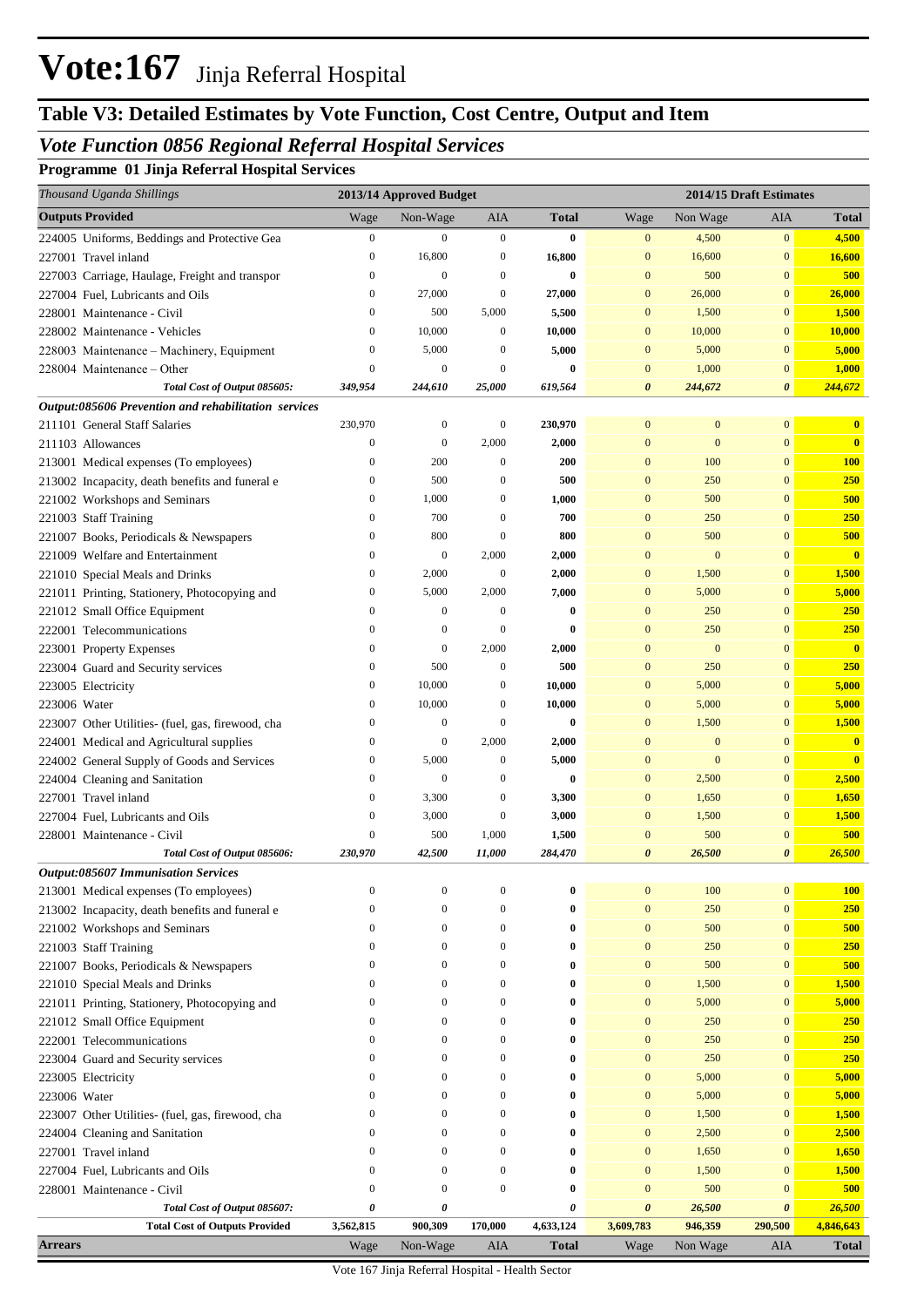## **Table V3: Detailed Estimates by Vote Function, Cost Centre, Output and Item**

#### *Vote Function 0856 Regional Referral Hospital Services*

| Programme 01 Jinja Referral Hospital Services |  |  |  |  |
|-----------------------------------------------|--|--|--|--|
|-----------------------------------------------|--|--|--|--|

| Thousand Uganda Shillings        |           | 2013/14 Approved Budget |            |              |                       | 2014/15 Draft Estimates |                       |              |  |  |
|----------------------------------|-----------|-------------------------|------------|--------------|-----------------------|-------------------------|-----------------------|--------------|--|--|
| <b>Arrears</b>                   | Wage      | Non-Wage                | <b>AIA</b> | <b>Total</b> | Wage                  | Non Wage                | AIA                   | <b>Total</b> |  |  |
| Output:085699 Arrears            |           |                         |            |              |                       |                         |                       |              |  |  |
| 321612 Water arrears (Budgeting) | 0         | $\mathbf{0}$            | $\theta$   | $\mathbf{0}$ | $\mathbf{0}$          | 442,944                 | $\Omega$              | 442.944      |  |  |
| Total Cost of Output 085699:     | 0         | 0                       |            | 0            | $\boldsymbol{\theta}$ | 442,944                 | $\boldsymbol{\theta}$ | 442,944      |  |  |
| <b>Total Cost of Arrears</b>     | 0         | $\bf{0}$                |            | $\mathbf{0}$ | $\bf{0}$              | 442,944                 | $\mathbf{0}$          | 442,944      |  |  |
| <b>Total Programme 01</b>        | 3,562,815 | 900,309                 | 170,000    | 4,633,124    | 3,609,783             | 1,389,303               | 290,500               | 5,289,587    |  |  |
| Total Excluding Arrears and AIA  | 3,562,815 | 900,309                 | $\theta$   | 4,463,124    | 3,609,783             | 946,359                 |                       | 4,556,143    |  |  |

#### **Programme 02 Jinja Referral Hospital Internal Audit**

| Thousand Uganda Shillings                              | 2013/14 Approved Budget |              |              |              | 2014/15 Draft Estimates |          |                |              |
|--------------------------------------------------------|-------------------------|--------------|--------------|--------------|-------------------------|----------|----------------|--------------|
| <b>Outputs Provided</b>                                | Wage                    | Non-Wage     | AIA          | <b>Total</b> | Wage                    | Non Wage | <b>AIA</b>     | <b>Total</b> |
| Output:085605 Hospital Management and support services |                         |              |              |              |                         |          |                |              |
| 211101 General Staff Salaries                          | 7,000                   | $\mathbf{0}$ | $\Omega$     | 7,000        | 7,000                   | $\Omega$ | $\overline{0}$ | 7,000        |
| 211103 Allowances                                      | $\Omega$                | $\theta$     | $\Omega$     | $\bf{0}$     | $\mathbf{0}$            | 576      | $\overline{0}$ | 576          |
| 221002 Workshops and Seminars                          | 0                       | 2,000        | $\mathbf{0}$ | 2,000        | $\mathbf{0}$            | 1,000    | $\overline{0}$ | 1,000        |
| 221003 Staff Training                                  | $\Omega$                | 2,000        | $\theta$     | 2,000        | $\mathbf{0}$            | 1,000    | $\overline{0}$ | 1,000        |
| 221007 Books, Periodicals & Newspapers                 | $\Omega$                | $\theta$     | $\Omega$     | 0            | $\Omega$                | 484      | $\overline{0}$ | 484          |
| 221010 Special Meals and Drinks                        | 0                       | $\mathbf{0}$ | $\Omega$     | $\bf{0}$     | $\mathbf{0}$            | 495      | $\overline{0}$ | 495          |
| 221011 Printing, Stationery, Photocopying and          | $\Omega$                | $\Omega$     | $\Omega$     | 0            | $\mathbf{0}$            | 1,520    | $\overline{0}$ | 1,520        |
| 221012 Small Office Equipment                          | $^{(1)}$                | $\mathbf{0}$ | $\Omega$     | 0            | $\Omega$                | 400      | $\overline{0}$ | 400          |
| 222001 Telecommunications                              | $\Omega$                | $\mathbf{0}$ | $\Omega$     | $\bf{0}$     | $\mathbf{0}$            | 1,200    | $\overline{0}$ | 1,200        |
| 222003 Information and communications techn            | $\Omega$                | $\mathbf{0}$ | $\theta$     | $\bf{0}$     | $\mathbf{0}$            | 540      | $\overline{0}$ | 540          |
| 227001 Travel inland                                   | 0                       | 2,000        | $\theta$     | 2,000        | $\mathbf{0}$            | 785      | $\overline{0}$ | 785          |
| 227004 Fuel, Lubricants and Oils                       | 0                       | $\mathbf{0}$ | $\Omega$     | $\mathbf{0}$ | $\overline{0}$          | 3,000    | $\overline{0}$ | 3,000        |
| Total Cost of Output 085605:                           | 7,000                   | 6,000        | 0            | 13,000       | 7,000                   | 11,000   | $\theta$       | 18,000       |
| <b>Total Cost of Outputs Provided</b>                  | 7,000                   | 6,000        | $\bf{0}$     | 13,000       | 7,000                   | 11,000   | $\bf{0}$       | 18,000       |
| <b>Total Programme 02</b>                              | 7,000                   | 6,000        | $\mathbf{0}$ | 13,000       | 7,000                   | 11,000   | $\mathbf{0}$   | 18,000       |
| Total Excluding Arrears and AIA                        | 7,000                   | 6,000        | 0            | 13,000       | 7,000                   | 11,000   | $\theta$       | 18,000       |

#### *Development Budget Estimates*

#### **Project 1004 Jinja Rehabilitation Referral Hospital**

| Thousand Uganda Shillings                                        |              | 2013/14 Approved Budget |              |              |                       | 2014/15 Draft Estimates |                       |                         |  |  |
|------------------------------------------------------------------|--------------|-------------------------|--------------|--------------|-----------------------|-------------------------|-----------------------|-------------------------|--|--|
| <b>Capital Purchases</b>                                         |              | GoU External Fin.       | <b>AIA</b>   | <b>Total</b> |                       | GoU External Fin.       | <b>AIA</b>            | <b>Total</b>            |  |  |
| Output:085671 Acquisition of Land by Government                  |              |                         |              |              |                       |                         |                       |                         |  |  |
| 312206 Gross Tax                                                 | 51,000       | $\overline{0}$          | 0            | 51,000       | $\mathbf{0}$          | $\mathbf{0}$            | $\mathbf{0}$          | $\overline{\mathbf{0}}$ |  |  |
| Total Cost of Output 085671:                                     | 51,000       | 0                       | 0            | 51,000       | $\boldsymbol{\theta}$ | $\boldsymbol{\theta}$   |                       | $\boldsymbol{\theta}$   |  |  |
| Output:085677 Purchase of Specialised Machinery & Equipment      |              |                         |              |              |                       |                         |                       |                         |  |  |
| 231005 Machinery and equipment                                   | 150,000      | $\mathbf{0}$            | $\mathbf{0}$ | 150,000      | 43,285                | $\mathbf{0}$            | $\mathbf{0}$          | 43,285                  |  |  |
| Total Cost of Output 085677:                                     | 150,000      | 0                       | 0            | 150,000      | 43,285                | $\boldsymbol{\theta}$   | $\boldsymbol{\theta}$ | 43,285                  |  |  |
| Output:085680 Hospital Construction/rehabilitation               |              |                         |              |              |                       |                         |                       |                         |  |  |
| 231001 Non Residential buildings (Depreciatio                    | $\mathbf{0}$ | $\Omega$                | $\Omega$     | $\mathbf{0}$ | 40,455                | $\mathbf{0}$            | $\mathbf{0}$          | 40,455                  |  |  |
| 231007 Other Fixed Assets (Depreciation)                         | 150,000      | $\Omega$                | 0            | 150,000      | $\Omega$              | $\Omega$                | $\Omega$              | $\mathbf{0}$            |  |  |
| 281503 Engineering and Design Studies & Plan                     | 100,000      | $\Omega$                | $\mathbf{0}$ | 100,000      | $\Omega$              | $\mathbf{0}$            | $\overline{0}$        | $\mathbf{0}$            |  |  |
| Total Cost of Output 085680:                                     | 250,000      | 0                       | 0            | 250,000      | 40,455                | $\boldsymbol{\theta}$   | $\boldsymbol{\theta}$ | 40,455                  |  |  |
| Output:085681 Staff houses construction and rehabilitation       |              |                         |              |              |                       |                         |                       |                         |  |  |
| 231002 Residential buildings (Depreciation)                      | 70,000       | $\mathbf{0}$            | 0            | 70,000       | 172,542               | $\mathbf{0}$            | $\overline{0}$        | 172,542                 |  |  |
| Total Cost of Output 085681:                                     | 70,000       | 0                       | 0            | 70,000       | 172,542               | $\boldsymbol{\theta}$   | $\boldsymbol{\theta}$ | 172,542                 |  |  |
| Output:085682 Maternity ward construction and rehabilitation     |              |                         |              |              |                       |                         |                       |                         |  |  |
| 231001 Non Residential buildings (Depreciatio                    | 100,000      | $\mathbf{0}$            | 0            | 100,000      | 313,755               | $\overline{0}$          | $\overline{0}$        | 313,755                 |  |  |
| Total Cost of Output 085682:                                     | 100,000      | 0                       | 0            | 100,000      | 313,755               | $\pmb{\theta}$          | $\boldsymbol{\theta}$ | 313,755                 |  |  |
| Output:085683 OPD and other ward construction and rehabilitation |              |                         |              |              |                       |                         |                       |                         |  |  |
| 231001 Non Residential buildings (Depreciatio                    | 630,000      | $\mathbf{0}$            | 0            | 630,000      | 429,812               | $\mathbf{0}$            | $\overline{0}$        | 429,812                 |  |  |
| Total Cost of Output 085683:                                     | 630,000      | 0                       | 0            | 630,000      | 429,812               | $\boldsymbol{\theta}$   | $\boldsymbol{\theta}$ | 429,812                 |  |  |
| <b>Total Cost of Capital Purchases</b>                           | 1,251,000    | $\bf{0}$                | 0            | 1,251,000    | 999,850               | $\bf{0}$                | $\bf{0}$              | 999,850                 |  |  |
| <b>Total Project 1004</b>                                        | 1,251,000    | $\bf{0}$                | $\bf{0}$     | 1,251,000    | 999,850               | $\bf{0}$                | $\bf{0}$              | 999,850                 |  |  |
| Total Excluding Taxes, Arrears and AIA                           | 1,200,000    | 0                       | 0            | 1,200,000    | 999,850               | $\theta$                | $\theta$              | 999,850                 |  |  |